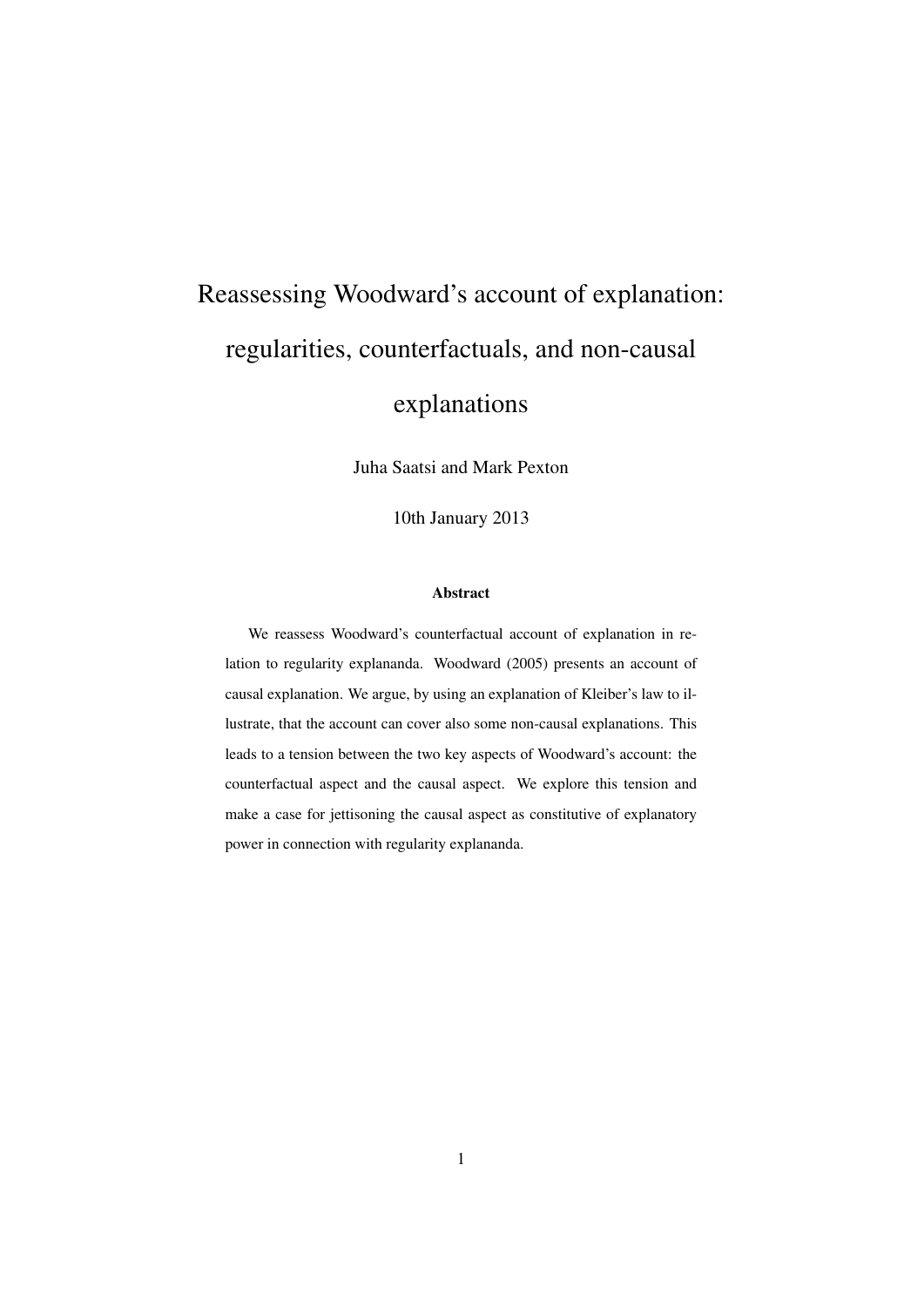#### 1 Introduction

According to a currently popular view, explaining in science is a matter of providing *counterfactual information* about the world. (Woodward 2003; Woodward and Hitchcock 2003; Hitchcock and Woodward 2003; Ylikoski and Kuorikoski 2001) Explanatory power is a matter of providing information that answers *whatif-things-had-been-different questions* ('w-questions'), as Woodward puts it.

[A]n explanation ought to be such that [it enables] us to see what sort of difference it would have made for the explanandum if the factors cited in the explanans had been different in various possible ways. (2003, 11)

For Woodward the explanatory information is typically also *causal* information; his is a counterfactual 'manipulationist' account of causal explanation.

[One] ought to be able to associate with any successful explanation a hypothetical or counterfactual experiment that shows us that and how manipulation of the factors mentioned in the explanation would be a way of manipulating or altering the phenomenon explained. (ibid.)

Woodward's account of explanation, involving both counterfactual and causal information, is Janus-faced in this way, but largely harmonious due to Woodward's (non-reductive, circular) counterfactual 'analysis' of causation, allowing explanatory modal information to be often interpreted as causal information. The two 'faces' are not joined at the hip, however. With half-hearted reference to potential examples of non-causal explanations, Woodward happily welcomes the *possibility* that the counterfactual aspect of his account may come apart from its causal aspect, so that the counterfactual idea may be applicable to some genuinely non-causal explanations. (cf. 2003, §5.9)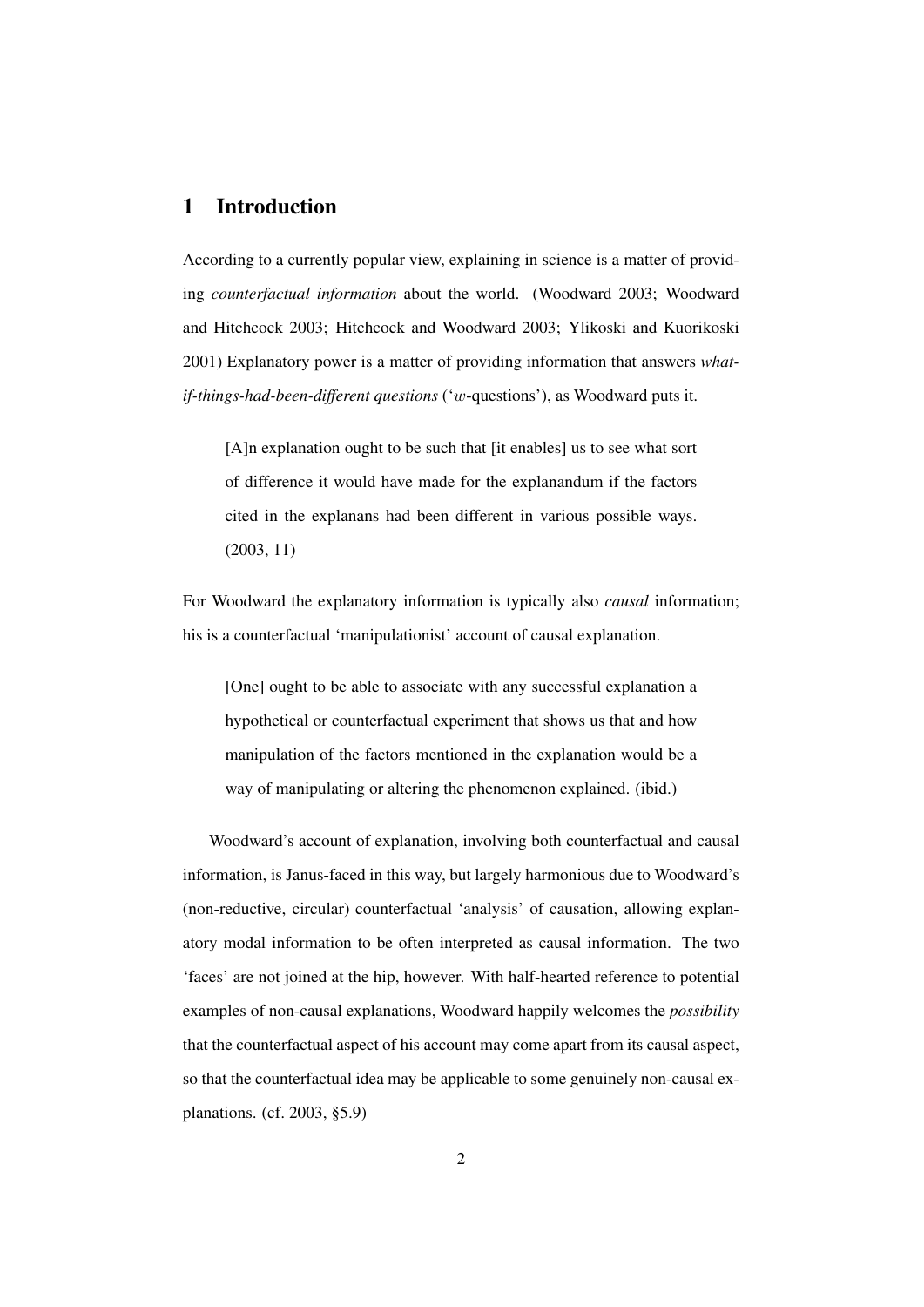Others have similarly welcomed the potential of Woodward's account to naturally subsume non-causal explanations. (e.g. Bokulich 2008, 2011) We also view as more fundamental the counterfactual aspect of the account. To motivate this we will present (§3) one concrete example of a non-causal explanation that can be analysed in counterfactual terms, in close parallel with one of Woodward's *exemplars* of causal explanation. This supports the idea that the counterfactual analysis of explanation should not be wedded to a causal manipulationist interpretation of explanatory modal information.

If we accept that some non-causal explanations can be subsumed under Woodward's counterfactual account, there's work to be done. The ensuing separation of the two aspects of the account leads to a subtle internal tension, the main topic of this paper. We can begin to sense the tension with the following question. If counterfactual information pure and simple—without the possibility of causal interpretation—can *sometimes* function as a source of explanatory power, then what indispensable *explanatory* role is there for the causal interpretation of counterfactual information in those cases in which such interpretation happens to be available? In other words: given that some of Woodward's causal explanations are relevantly similar—in terms of their overall explanatory profile—to some noncausal explanations in which counterfactual information suffices to explain, what further philosophical work (vis-à-vis the account of explanatory power) is done by the causal talk in connection with those explanations?

One might suggest that in the interest of offering a unified account of both causal and non-causal explanations the theory should eschew giving a central role to *contingent* features of explanatory counterfactual information, such as the 'manipulability' or otherwise of some variables. Accordingly, the suggestion would have it, causal explanations should not be seen as explanatory *by virtue of* being causal. Rather, the causal aspect should be viewed as a contingent feature inde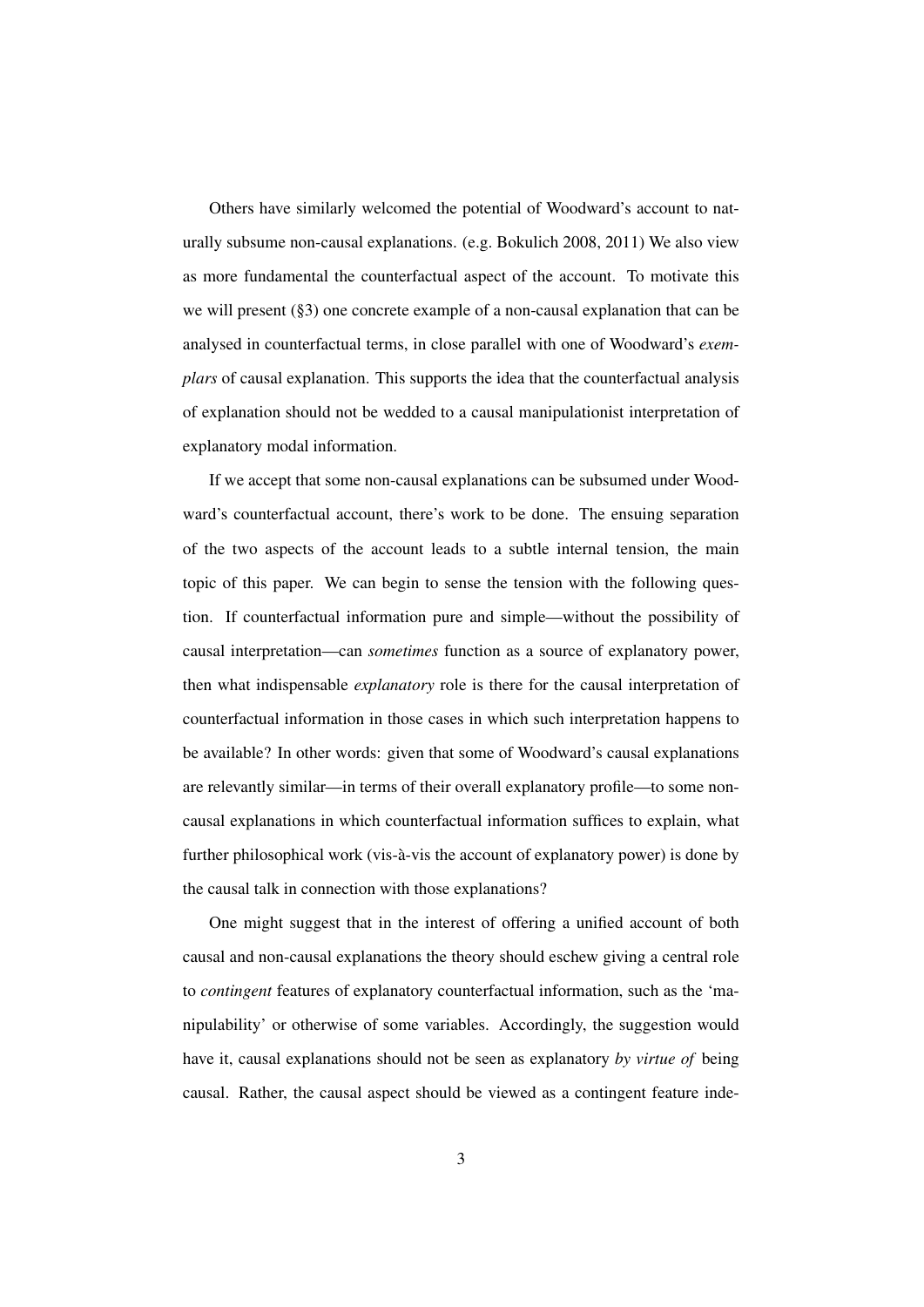pendent of the analysis of explanatory power.

Would it be an option for Woodward to relinquish the causal aspect of his theory in the interest of such a unified account? Perhaps, but this comes with a price. For the causal aspect of Woodward's account plays an indispensable role in responding to a familiar puzzle about explanatory asymmetries in connection with explananda concerning singular states of affairs.<sup>1</sup> And retaining the causal aspect of the theory for singular states of affairs, whilst relinquishing it for regularity explanations, goes against providing a unified account of these latter two types of explanation, which is something Woodward explicitly aims at.

In sum, there is a tension in Woodward's account between (i) the aim of offering a unified account of causal explanations of singular states of affairs and causal explanations of regularities, on the one hand, and (ii) offering a unified account of causal and non-causal explanations of regularities, on the other hand. One or the other aim has to be given up, and there is work to be done to determine which one it should be. There is also work to be done to explain the pertinent difference between the two types of explanation that lie at the root of the ensuing, unavoidable disunity.

In the rest of the paper we explore further this tension and motivate giving up (i). Section 2 reviews the relevant features of Woodward's account and his key exemplar of causal explanation. Section 3 presents an outline of a non-causal, geometrical explanation of allometric scaling laws, that nicely fits (we submit) Woodward's broader framework. Section 4 examines the tension that arises from subsuming this non-causal explanation under Woodward's account. Finally, having taken a stance on how the tension should be interpreted, in section 5 we conclude by comparing clarifying our position and comparing it with Bokulich (2008, 2011).

<sup>&</sup>lt;sup>1</sup>The causal aspect of Woodward's analysis also plays an indispensable role in specifying the truth-conditions for a large class of counterfactual statements. But this role in the 'semantics' of counterfactuals can be taken to be independent from Woodward's analysis of explanatory power in terms of the amount of counterfactual information provided.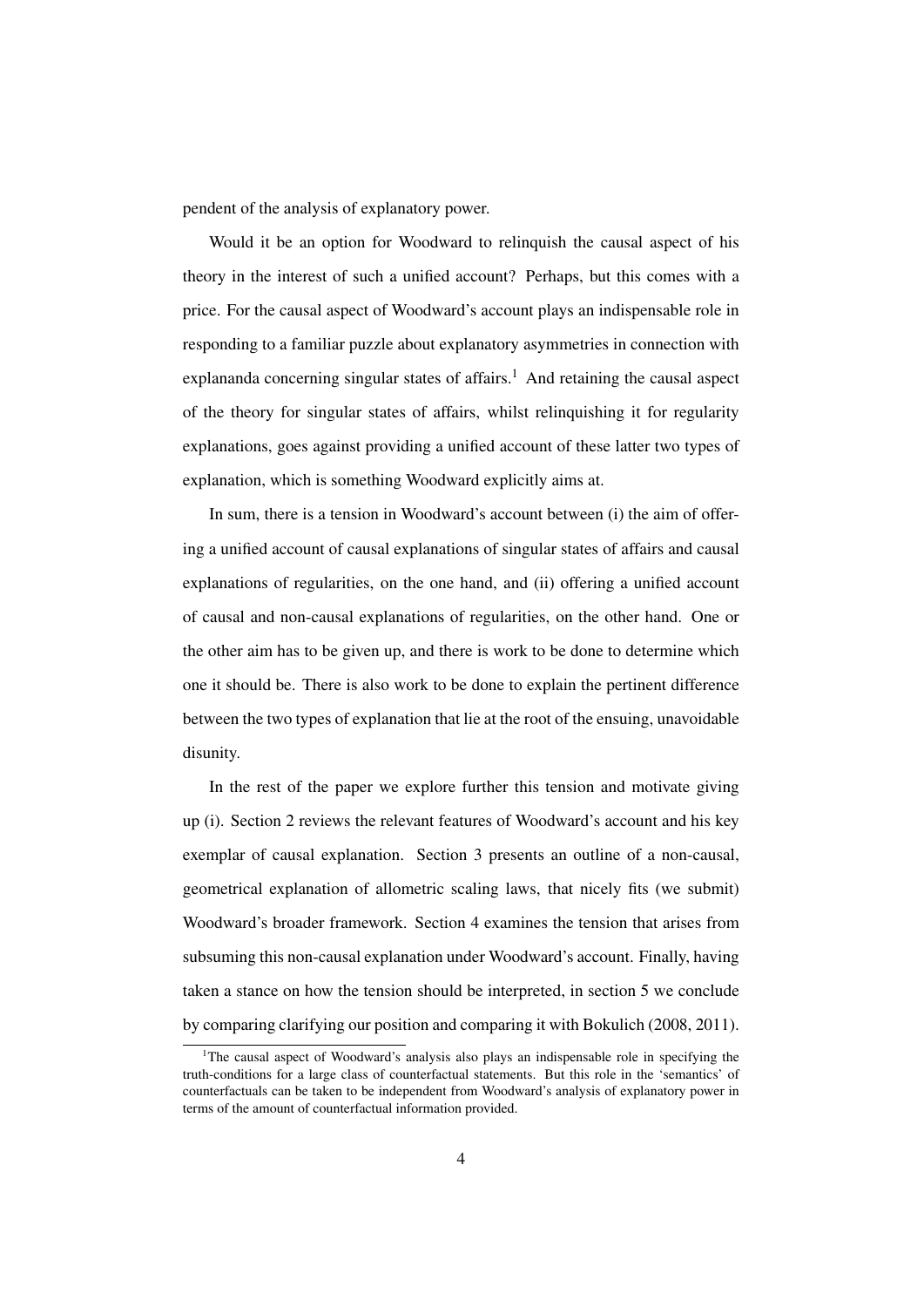#### 2 Woodward's account

We now review the key aspects of Woodward's account (as presented in 2003, ch. 5). Woodward begins by contrasting an exemplar of a textbook physics explanation with a counter-example to the DN-model: a caricature 'explanation' of why a certain raven a is black.

All ravens are black.

a is a raven.

a is black.

Let's agree that this deduction of 'a is black' is not explanatory of  $a$ 's blackness. In contrast to this, Woodward presents as an exemplar of genuine explanation a physics textbook deduction that exhibits 'systematic patterns of counterfactual dependence.' The explanandum at stake is a *regularity*: the magnitude of the electric intensity at a perpendicular distance  $r$  from a very long fine wire with a positive, uniform charge distribution, as given by

$$
E = \frac{1}{2\pi\epsilon_0} \frac{\lambda}{r}
$$
 (1)

where  $\lambda$  is the charge per unit length on the wire, and E is at right angle to the wire.

The explanation of this regularity is given by a derivation of equation (1) by using Coulomb's law to integrate over infinitesimal charge elements in the wire. This derivation is explanatory, but not simply by virtue of being a deduction (in a model) from Coulomb's law and the boundary conditions. Rather, says Woodward, the derivation (within its theoretical context) is explanatory by virtue of providing *counterfactual information*: it shows how the explanandum *would change* if the initial and boundary conditions used in the derivation *were changed* in various ways.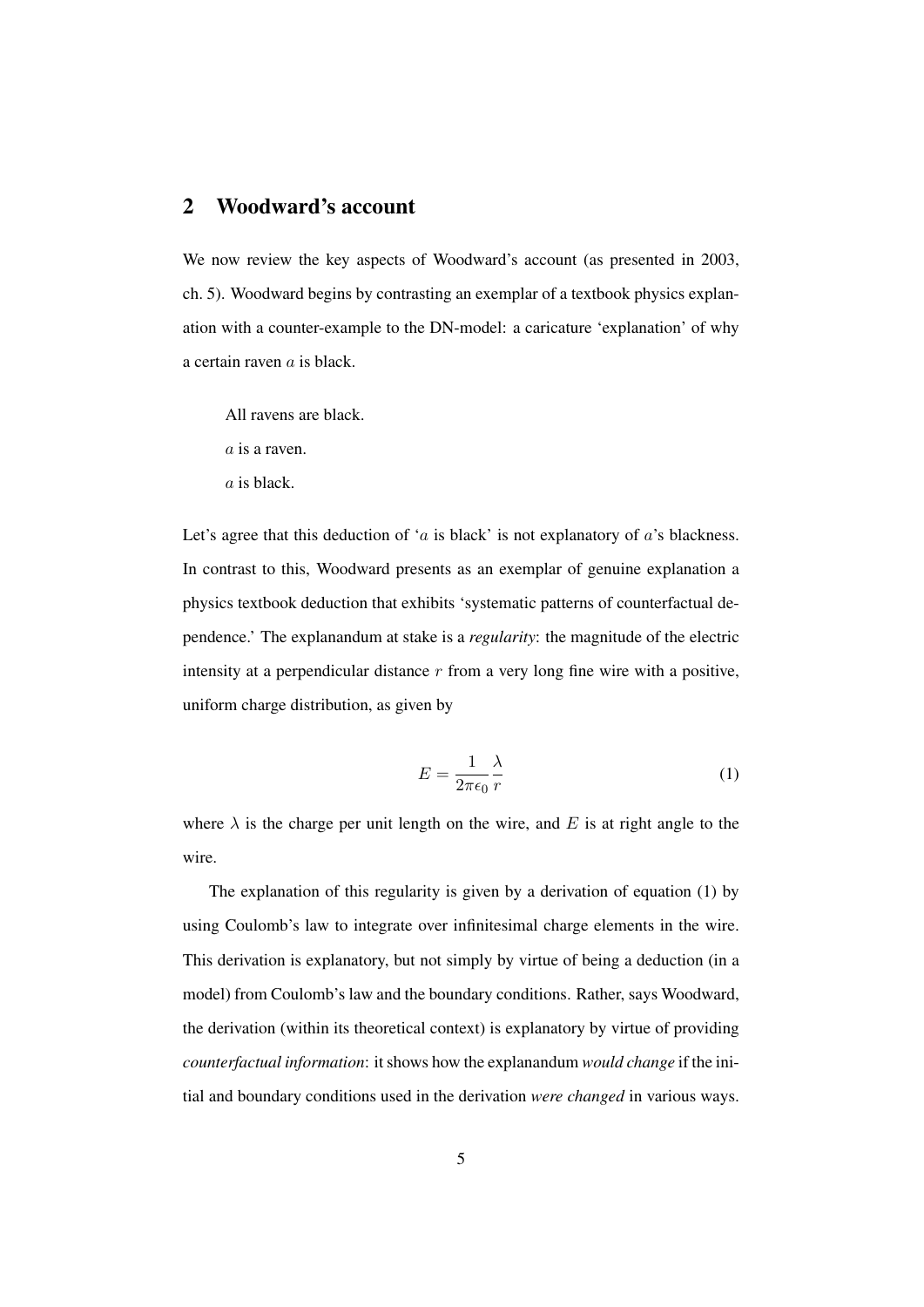In other words: the derivation employes ingredients that suffice to answer a range of w-questions, bringing out the dependence of the regularity expressed in equation (1) on factors such as the shape of the wire, the specific charge distribution, etc.

We can see from the [derivation] how certain factors (e.g., the geometry of the conductor, the distribution of charge along it, in some cases the distance from the conductor) all make a systematic difference to the intensity and direction of the field. (2003, 192)

It's worth also noting that Coulomb's 'law' need not be a universal truth for it to play a role in providing such explanatory information. It is enough that it is *invariant* with respect a range of potential alternative values in the relevant variables, such as the geometry of the wire, for example.<sup>2</sup>

We think that Woodward's exemplar effectively and convincingly captures the contrast between a genuinely explanatory derivation and a non-explanatory deduction. We also think that all the work here is done by the categorical difference in the counterfactual information provided. The deduction of the raven's blackness does not answer *any* appropriate w-questions about the explanandum; it does not in any way locate the latter within a range of alternative possibilities. By contrast, the explanation from electrostatics readily leads us to see the actual explanandum as one of a range of possible alternatives, corresponding to different boundary conditions (e.g. different shapes of the wire). The electrostatics' explanation is explanatory by virtue of encompassing this counterfactual information.

In presenting the exemplar and the contrast Woodward makes occasional, passing reference to causation. He notes, for example, that the counterfactual information at stake is 'also information that is relevant to the manipulation and control of the phenomena described by these explananda.' (2003, 191) He also states, without

<sup>2</sup>More precisely, Coulomb's law is in a technical sense *invariant-under-intervention* on these variables.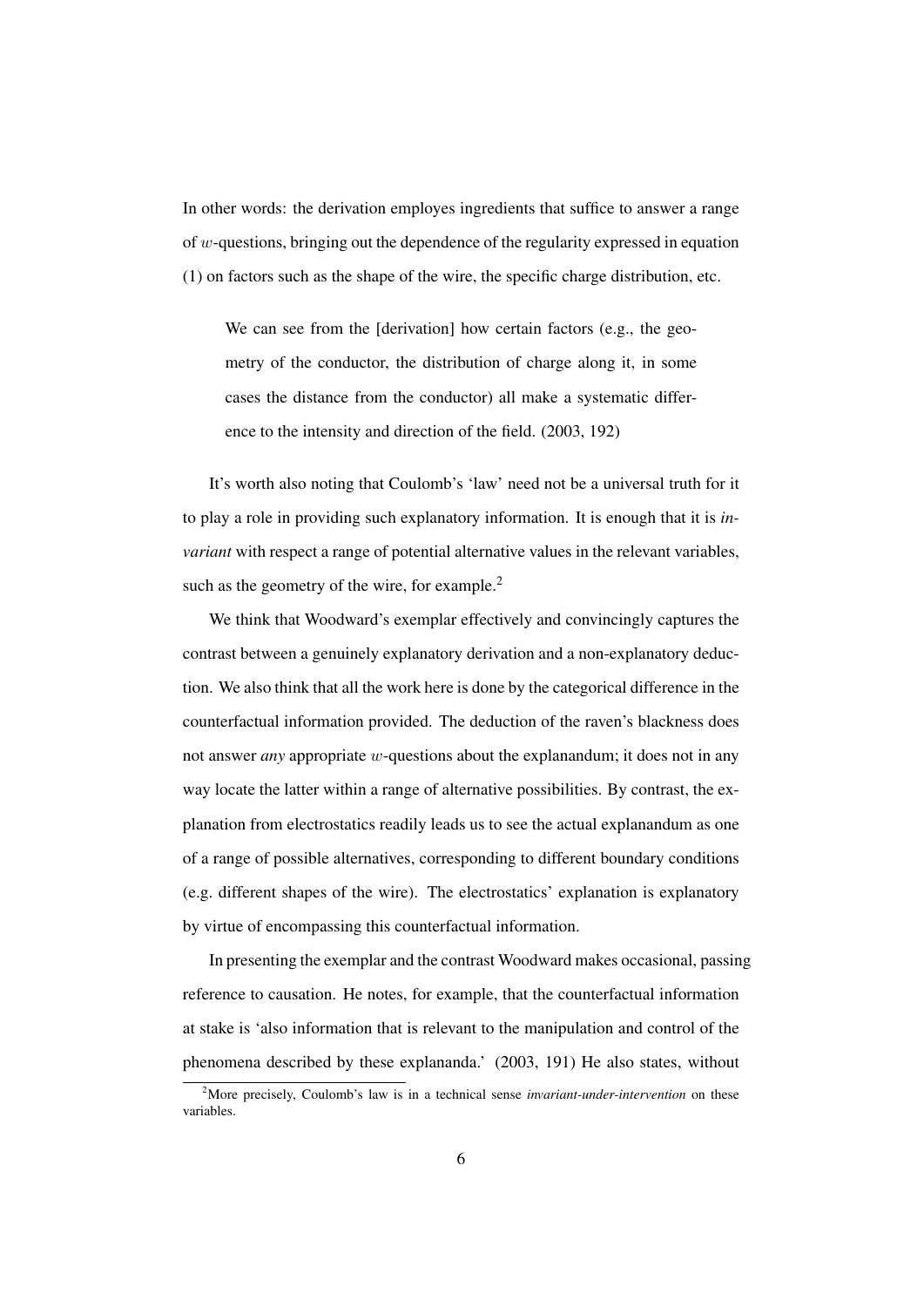any explicit justification, that:

[T]he demand that a successful explanation answer  $w$ -questions is tantamount to the requirement that explanations must provide information about the causes of their explananda, if "cause" is understood along the manipulationist lines... (2003: 194)

There is nothing in Woodward's discussion of the exemplar *per se* that justifies, as a general conclusion, this step from the demand for counterfactual information to a demand for causal information. (Call this step the 'manipulationist assumption.') To be sure, the counterfactual information in this exemplar *happens to be* such that it can be construed as causal information (when armed with Woodward's interventionist conception of causation).<sup>3</sup> But the requisite contrast to the non-explanatory raven case gets drawn purely in terms of the mere *existence* of counterfactual information, without any further qualification regarding the nature of that information. In as far as the exemplar is concerned, all we learn about explanation is that it hangs on the provision of counterfactual information.

Later in the chapter there is a justification to be found for Woodward's insistence on the causal interpretation of explanatory counterfactual information. This turns on the problem of explanatory asymmetries. The problem is well-known as a counterexample to the DN-model.<sup>4</sup> For example, the period  $T$  of a simple pendulum can be explained in terms of its length  $l$  and the gravitational field  $q$ , by appealing to the 'law':

$$
T = 2\pi \sqrt{l/g} \tag{2}
$$

 $3$ The shape of the electric wire, for example, can be construed as a cause of a specific electric intensity at a particular point outside the wire, so that manipulating the shape causes different electric intensities.

<sup>4</sup>Woodward also appeals to the classic problem of 'explanatory irrelevance' to motivate the causal aspect of his account. But the explanatory failure of cases such as the man-on-the-pill who fails to get pregnant has to do with the lack of counterfactual information simpliciter.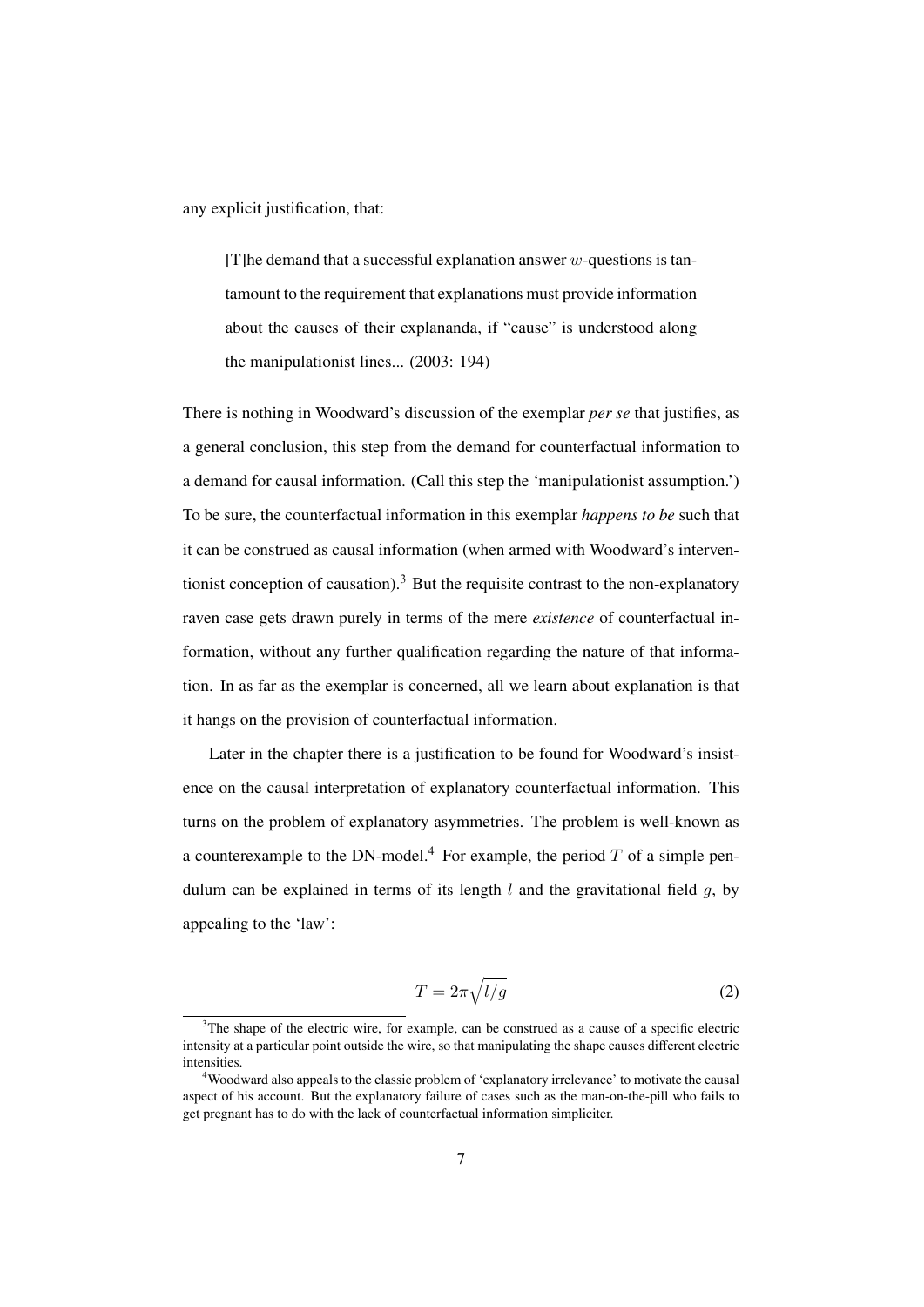But we arguably cannot explain the length of the pendulum in terms  $T$  and  $q$  by appealing to a simple transform of (2):

$$
l = \frac{T^2 g}{4\pi^2} \tag{3}
$$

Yet, if we assume that the (mathematically equivalent) equations (2) and (3) are invariant under a range of relevant counterfactual suppositions regarding alternative values of the three variables, then (3) does provide us counterfactual information concerning states of affairs such as:

If the period  $T$  were twice as long, then the length would have to be four times as long (for constant  $q$ ).

If to explain is just to provide counterfactual information, then by using (3) we can explain the length in terms of the period. But surely the period does not explain the length! The lesson, says Woodward, is that not all counterfactual information is explanatory: in order to explain the counterfactual information has to track objective causal dependence. Since the length is not caused by the period—a notion Woodward makes precise in his interventionist framework—we cannot use equation (3) (read 'from right to left') to explain.

Woodward's response to the explanatory asymmetry problem has a great deal of intuitively pull. But at the same time it sits uncomfortably with the fact—the potential of which Woodward himself envisioned—that in *some* cases counterfactual information *can* be explanatory without tracking any causal dependence relations. We will return to this tension after offering an example of such a case.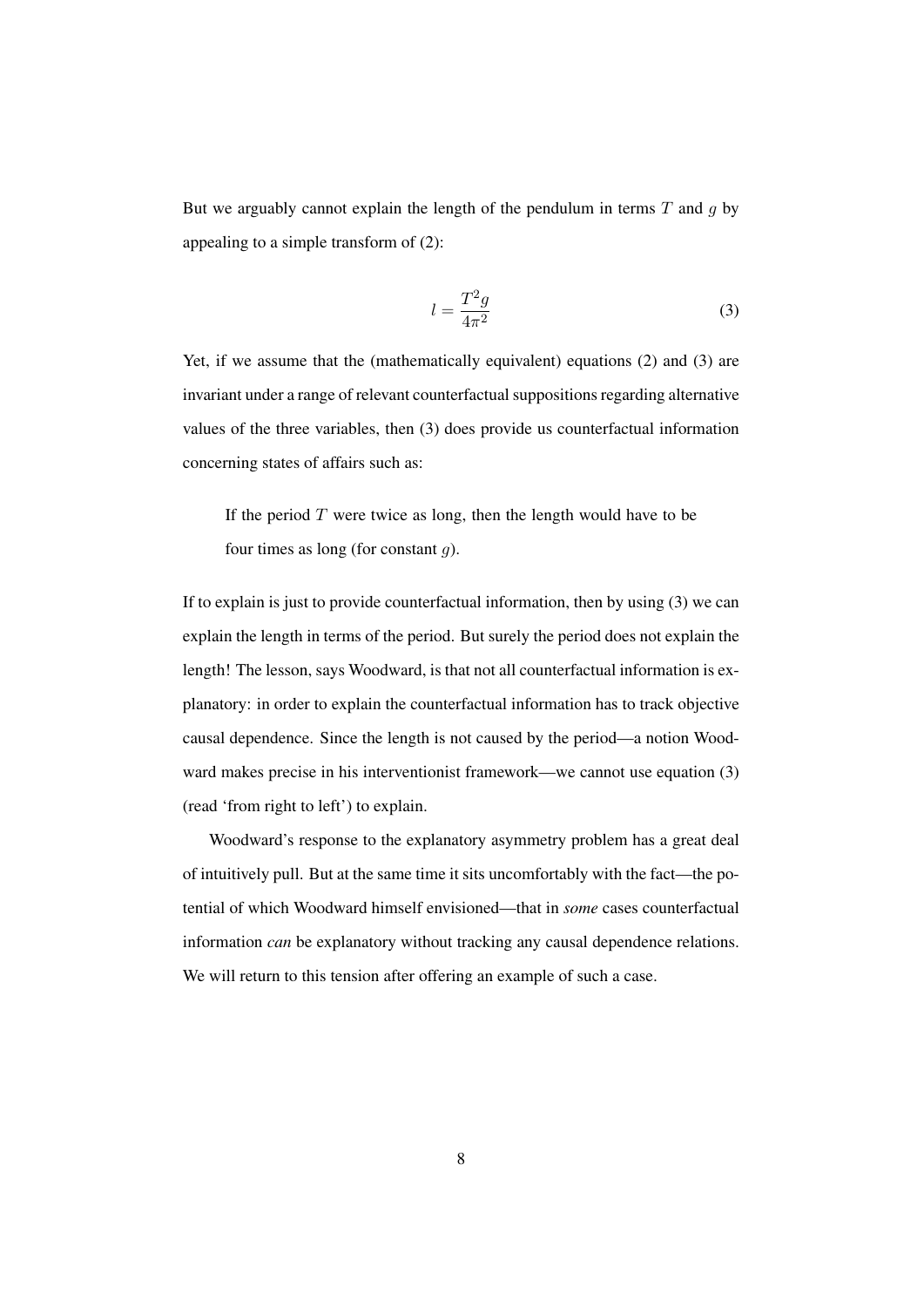#### 3 An explanation of allometric scaling laws

'Allometric scaling laws' in biology refer to regularities that relate an organism's body mass M to some biological observable Y, via a simple proportionality:  $Y =$  $Y_0 \cdot M^b$ , where  $Y_0$  is a normalisation constant, and b is the scaling exponent. Among a vast array of scaling regularities there are some that biologists have found both impressive and puzzling. The most famous scaling regularity, *Kleiber's law*

$$
B \propto M^{3/4} \tag{4}
$$

relates basal metabolic rate to body mass. Arguably it has been observed to extend over 21 orders of magnitude. (West et al. 2000) In addition to this truly impressive range, the specific scaling exponent in Kleiber's law,  $b = 3/4$ , has been a subject of numerous studies. On simple geometrical grounds one might expect metabolic efficiency to conform to Euclidean scaling, suggesting for example that  $b = 2/3$ as given by the surface-to-volume ratio. Furthermore, Kleiber's law is but one amongst several allometric scaling laws with '1/4' factor in the exponent.<sup>5</sup> Whence the ubiquitous 'quarter-power scaling'?

In order to answer this, mathematical models have been devised in theoretical systems biology to derive Kleiber's law. We will focus on a model by Brown, Enqvist, and West, not because it is uncontroversial or universally accepted, but because it provides a significant potential explanation that exhibits a close parallel to Woodward's exemplar. There are two components to the overall explanation provided by these theorists: a claim about the evolutionary history and a claim about the evolutionary optimality of some ubiquitous geometrical features of *lifesupporting networks*. The mathematical model relates to the latter claim.

At the heart of the model are two basic sets of assumptions. First of all, all

<sup>&</sup>lt;sup>5</sup>Here are some: for heart rate  $b \approx -1/4$ ; for life span  $b \approx 1/4$ ; for aorta diameter  $b \approx 3/8$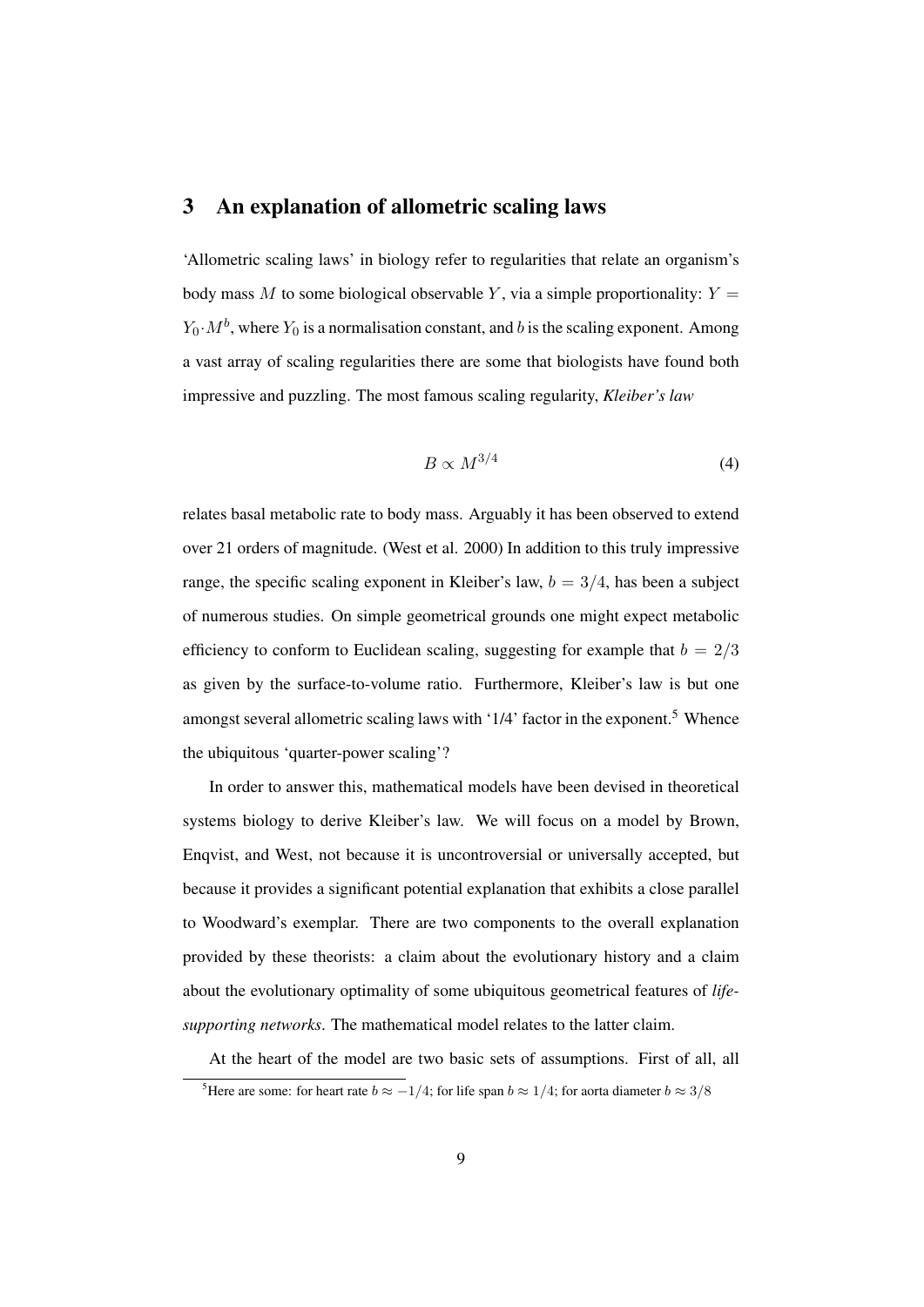life is supported by resource-distributing networks, such blood circulatory or plant vascular systems. Secondly, there are three simple constraints on these networks. (a) The supply of resources must be democratic, serving all of the organism. (b) The final branches of a network are assumed to be size-invariant units: e.g. capillaries in blood circulation. (c) The energy required for the distribution of resources through the network is minimised. From these extremely general assumptions the model derives the specific, ubiquitous geometrical characteristics of life-supporting networks and the 3/4 scaling exponent in Kleiber's law.

In very rough outline, the derivation proceeds as follows. First, the metabolic rate is related to fluid flow through the network, as the former is proportional to oxygen consumption, which itself is proportional to the rate of fluid flow. Then, fluid flow (and resource distribution) in a network is characterised in terms of a small number of variables: length and radius of a branch segment at a given level branching, the branching ratio, etc. These variables quantify also the hierarchical branching structure, and are deduced in the model from the assumptions (a)–(c). From (a) and (b) it follows that both the branching ratio and the ratio of subsequent branch lengths are (on average) constant throughout the network: the geometry of the network is a self-similar and fractal-like. From (c) it follows that the branching is area-preserving: the sum of daughter branches' cross-sections is equal to that of their parent. Finally, from (c) it also follows that the total fluid volume is proportional to body mass, and from (b) that the total number of capillaries (the final network units) is proportional to a power  $b$  of body mass, where  $b$  is just the scaling exponent in Kleiber's law. From the ensuing equations b can be solved:  $b = 3/4$ . (For details see West et al., 2000)

The derivation takes place in a model incorporating idealisations comparable to those in Woodward's exemplar. But what is it about the derivation that renders it explanatory of the quarter-power scaling? Here it is natural to appeal to Woodward's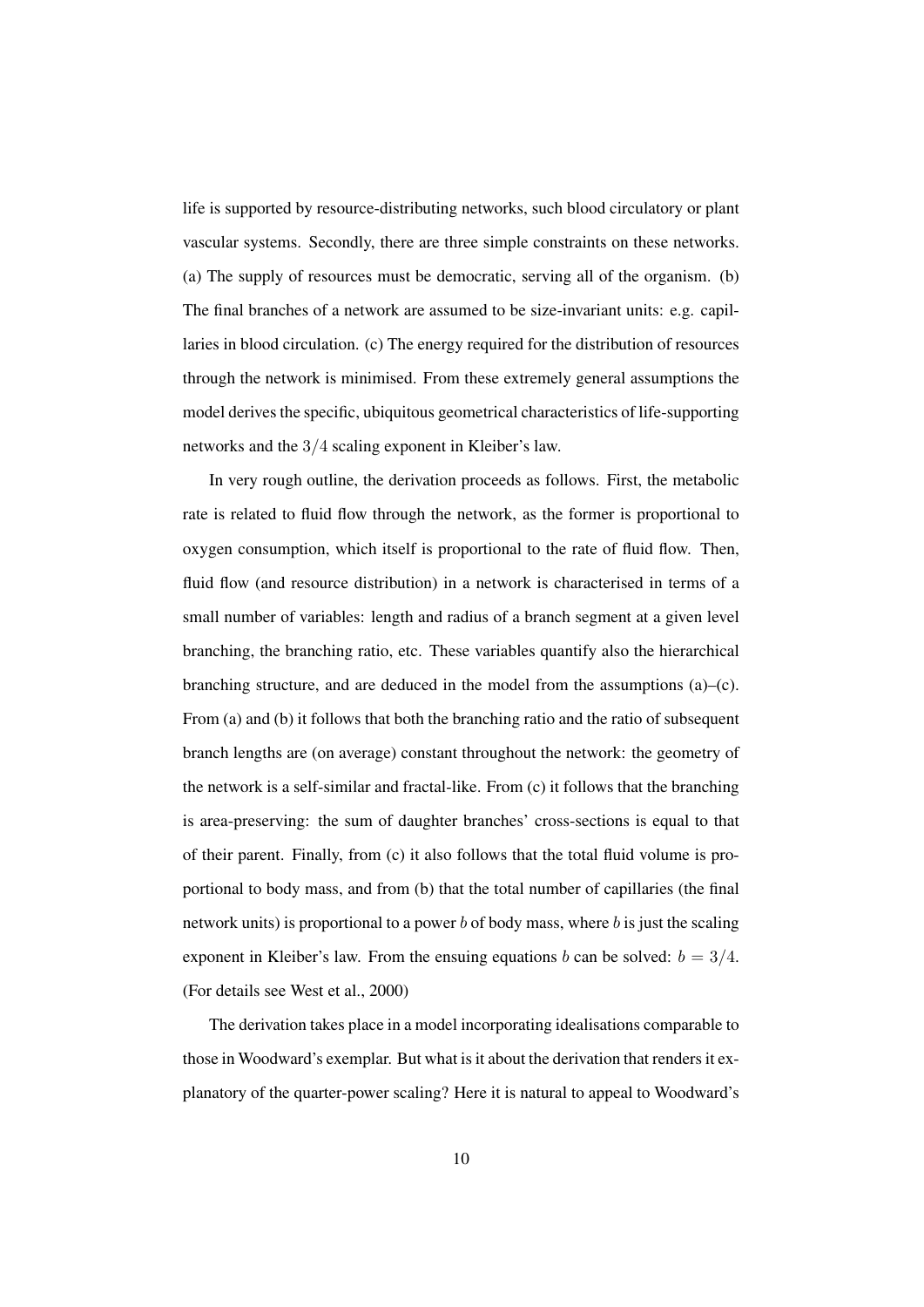idea that the explanatory power of the derivation lies in the counterfactual information it provides. Studying the derivation (within its theoretical context) enables us to answer a range of w-questions. For example, it is important that the derivation of the fractal-like geometry of the network, and the utilisation of this geometry in determining the scaling-exponent, are straightforwardly generalizable to a network in an arbitrary dimension  $d$ . That is, for  $d$ -dimensional organisms we have the scaling exponent  $b = d/(d + 1)$ . (West et al., 2000) The increase in the scaling exponent from a corresponding Euclidean scaling can also be related in general geometrical terms to the fractal-like nature of the network. (West et al., 1999) The model seems to explain by virtue of relating the actual 3/4 scaling-exponent in this way to the fact that the organisms covered by Kleiber's law are three-dimensional, and employ fractal-like resource distributing networks. The quarter-power scaling is thus located within a range of alternative possibilities: had things been suitably different so that all organisms were effectively two dimensional (like the flat-worm), then the scaling exponent would be  $2/3$ , for example.

In this way the derivation shows how the scaling exponent counterfactually varies with the dimensionality of organisms.<sup>6</sup> But this explanatory modal information is not easily construed as causal dependence: the scaling *regularity* does not causally depend on the dimensionality of organisms, and it is not natural to think of dimensionality as a variable that could be intervened with to somehow manipulate the explanandum.<sup>7</sup> What we have is a geometrical, non-causal explanation that complements the complex causal story that explains the ubiquitous evolution of thus optimised networks.

In addition to answering  $w$ -questions, the derivation also incorporates an element that is invariant with respect to the explanans variables. Namely, the deriva-

 $6$ The derivation also displays the dependence of the scaling exponent on other contingent, nongeometric assumptions that feed into the derivation.

<sup>&</sup>lt;sup>7</sup>The explanandum concerns a regularity that spans a massive range of different types of organisms, and there is no corresponding explanandum for an individual organism or even a single species.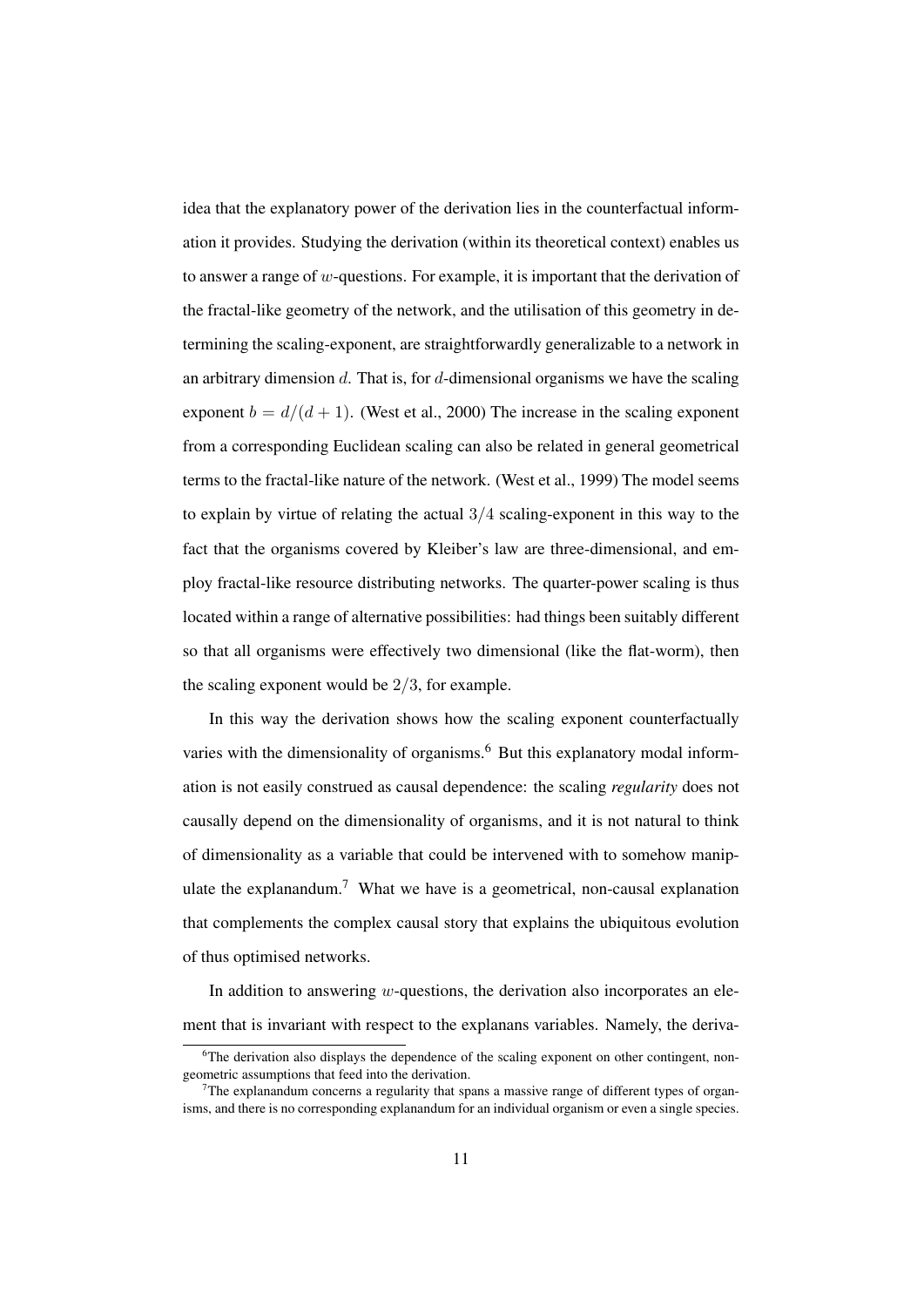tion turns on the invariant geometrical fact that for the types of systems in question the effective fractality of a network leads to an increase in the scaling exponent. (West et al., 1999)

All in all, this non-causal explanation closely matches Woodward's exemplar from electrostatics in its general explanatory profile, apart from the manipulability aspect.

### 4 A unified account of regularity explanations?

The close parallel between the two explanations strongly suggests that this particular non-causal explanation can be subsumed under Woodward's account. Hence, counterfactual information can sometimes be explanatory without being simultaneously causal information. But if this is correct, then we should wonder what contribution to explanatory power in Woodward's exemplar is due to the fact that counterfactual information in this case can be construed as causal information? Why is explanatory power sometimes down to tracking causal relations, sometimes not?

One can have a unified account of the two explanations only by dropping Woodward's insistence in taking the explanatoriness of his exemplar as somehow deriving from the causal character of the relevant counterfactual information. A unified account would take explanatory power in both cases to be a matter of answering a range of w-questions by providing objective counterfactual information, period. The difference in the character of that counterfactual information, its semantics, its connections to our capacity to manipulate the world, and so on, would not come into play in accounting for the *explanatoriness* of either explanation. All that matters for explanatory power, it would be said, is there being objective facts about the relevant counterfactual circumstances, and having epistemic access to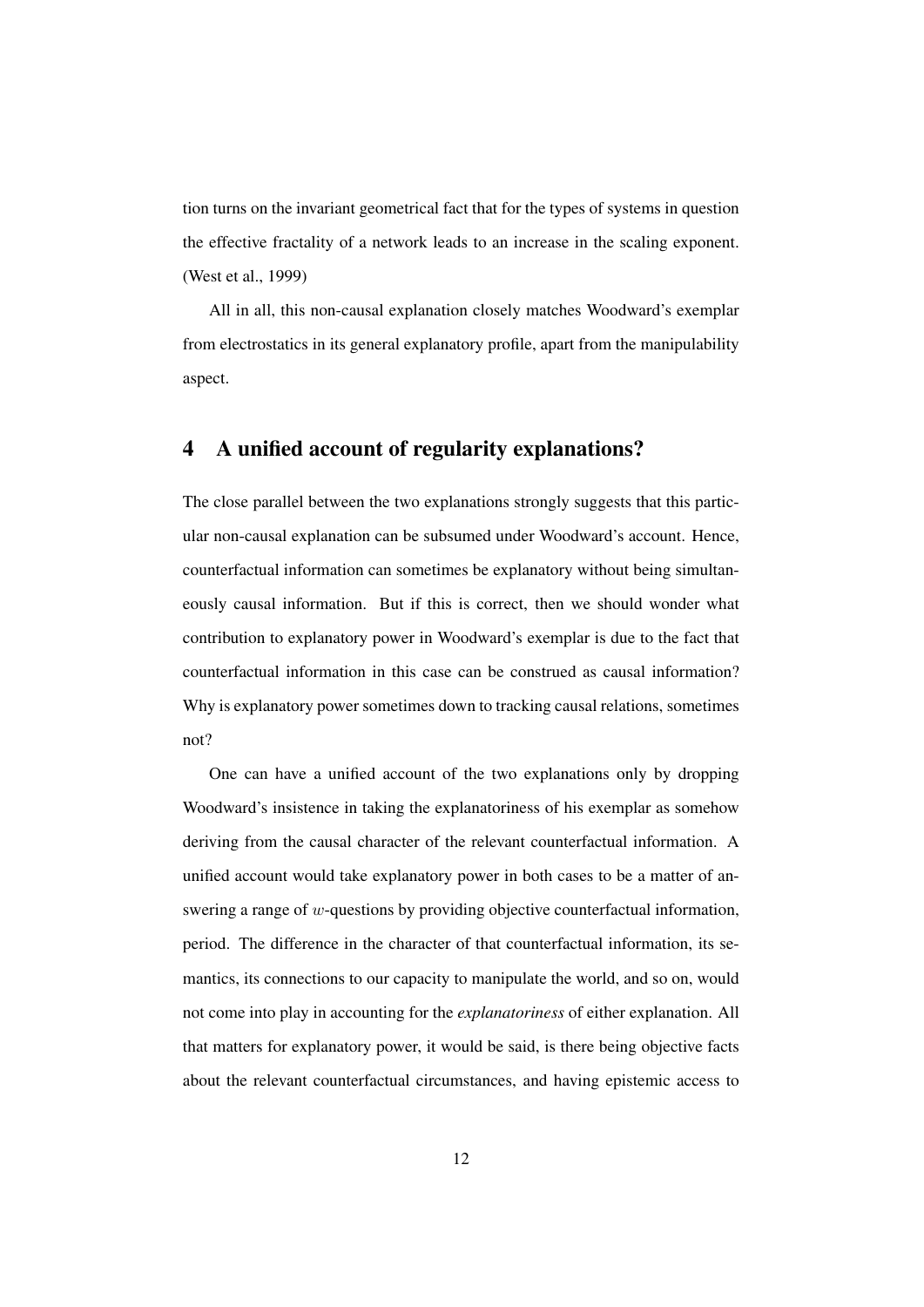these facts.

We find the aim of achieving of a unified account of the two regularity explanations attractive. There is logical room for this, since nothing in Woodward's account shows that manipulability *per se* actually plays an explanatory role in the exemplar, instead of being a merely contingent feature of the relevant modal information. What Woodward has shown, rather, is that manipulability plays an indispensable role *elsewhere* in his account, in responding to the explanatory asymmetry problem in connection with *singular states of affairs*, concerning, for example, the length of a *particular* pendulum. Unless one has an alternative solution to offer to the asymmetry problem, here the causal aspect really must be viewed as constitutive of explanatory counterfactual information. So, a unified account of causal and non-causal regularity explanations is possible, but it has a price: such an account cannot give a unified analysis of explanatory power that covers both explanations of regularities and singular states of affairs.

Such a unified account requires driving a wedge between explanations of regularities and singular states of affairs. How steep a cost is this? This depends on how the accounts of these two kinds of explanations can be made to cohere. We do not attempt to answer this complex question here. What we will now do, rather, is make a case for accepting that explanations of regularities may fundamentally differ from explanations of singular states of affairs in a way that motivates driving the wedge here.

It is noteworthy, first of all, that all the intuitions supporting the causal aspect of Woodward's account derive from cases concerning individual states of affairs. These intuitions can be accommodated by accepting that we cannot explain the length of a *particular* pendulum, for example, purely by citing modal facts regarding different possible values of its period and the surrounding gravitational field (since the latter do not cause the former), whilst maintaining that explaining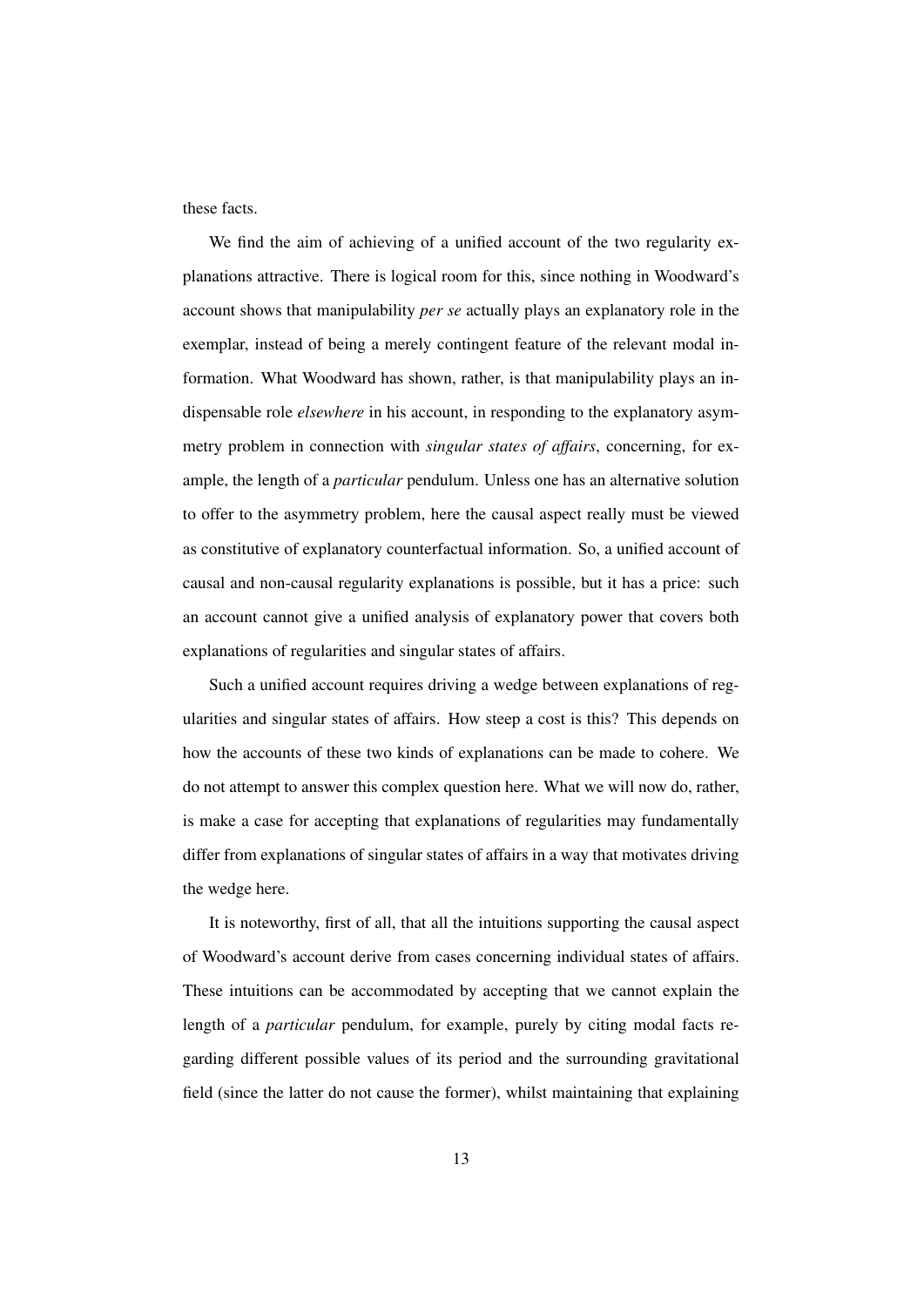*a regularity* concerning all pendulums is *just* a matter of supplying such modal information.

Secondly, intuitions about explanatory asymmetry are fragile or non-existent for regularity explananda. Take, for example, the regularity that for all simple pendulums of 1 second period, the length of each pendulum is directly proportional to the strength of the gravitational field  $q$  (as opposed to some other other power of  $g$ ).<sup>8</sup>

$$
l \propto g \quad (T = 1s) \tag{5}
$$

It seems perfectly sensible to explain this regularity by deducing it from equation (3). The derivation is rather simple, of course, but not non-explanatory like the deduction of raven a's blackness. The explanatory power of the derivation turns on counterfactual information that does not track causal dependency: equation (3) brings out, for example, the fact that had all the pendulums in the sample had some alternative constant period,  $l$  would have been similarly directly proportional to g. Thus, the derivation (within its theoretical context) locates the explanandum within a range of alternative possibilities. This explanation seems explanatorily analogous to Woodward's exemplar from electrostatics, apart from not satisfying the manipulationist assumption. And if this is not a bona fide explanation at all (against our intuitions), a case has to be made for this that does not turn on the manipulationist assumption (on pain of begging the question).

Thirdly, insisting on the causal character of explanatory counterfactual information has counterintuitive consequences in connection with regularity explananda, as illustrated by the following example. According to Woodward, the ideal gas law in conjunction with temperature  $T$  and pressure  $P$  can explain the volume of a

<sup>&</sup>lt;sup>8</sup>For a more striking thought-experiment effect, assume that in our environment there is a lot of variation in  $q$ , but little variation in pendulum periods.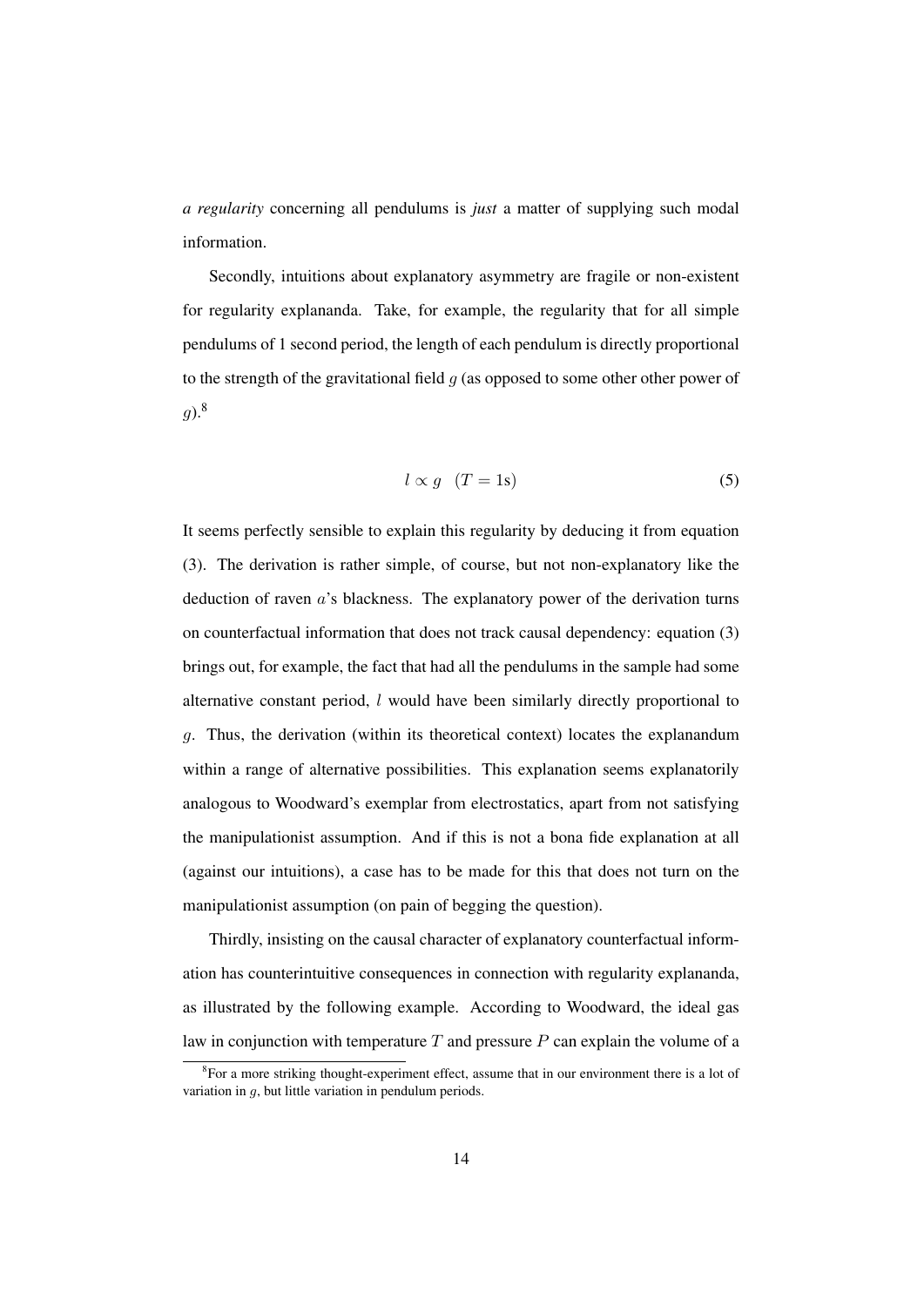particular container of N moles of gas if and only if that container is *non-rigid* so as to causally respond to manipulation of  $P$  and  $T$ . (2003, 234) This seems right regarding explanations of singular states of affairs. But now consider a *regularity* exhibited by all containers of 1 mole of (ideal-enough) gas at 10 ˚C: their volume is inversely proportional to pressure:

$$
V \propto P^{-1} \tag{6}
$$

Can we explain this regularity on the basis of the ideal gas law? Adopting the manipulationist assumption implies that the answer is 'no', *just in case some of the containers in question happen to be rigid.* For if some of the containers are rigid, then we cannot construe the variable  $V$  as something that could be manipulated by causally intervening on P. But it is counterintuitive to claim that whether or not this regularity can be explained depends on the rigidity or otherwise of the individual containers. It is more natural to think that the ideal gas law explains (6) regardless, and it always does so simply by providing counterfactual information.

#### 5 Conclusion

An advocate Woodward's counterfactual theory of explanation can well try to offering a unified account of explanation that subsumes both causal and non-causal regularity explanations. This is motivated by real examples of non-causal explanations from science that fit Woodward's central idea that explanatory power is a matter of providing counterfactual information.<sup>9</sup> The notion of causation as a constitutive feature of explanatoriness is well motivated *only* for explanations of singular states of affairs. This notion becomes unmotivated and even counterintuitive when extended to regularity explanations.

<sup>&</sup>lt;sup>9</sup>There are various non-causal, typically geometrical explanations that could potentially be analysed in these terms.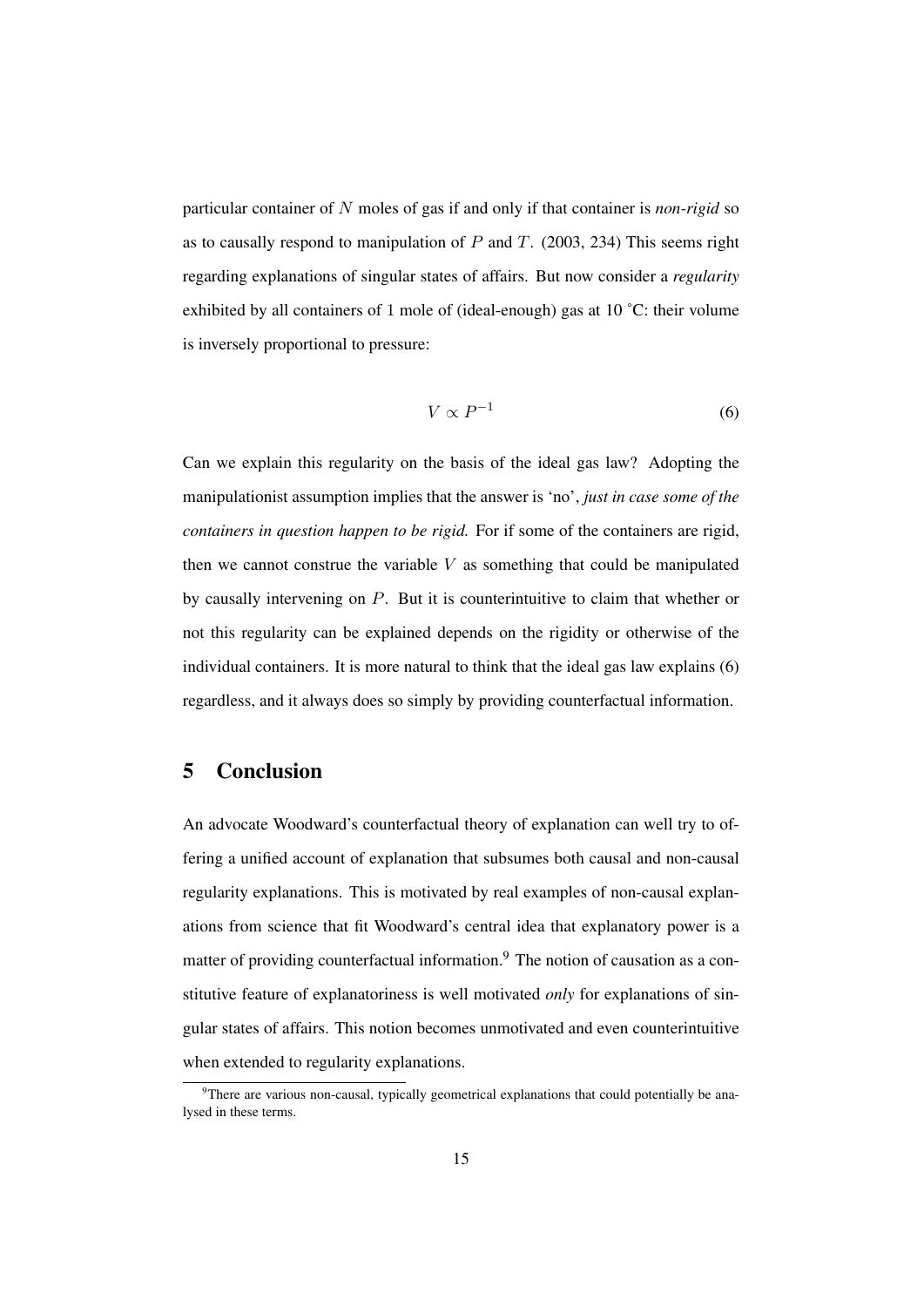Nothing we have said amounts to denying that explanation and causation are intimately connected, even for regularity explananda. For example, we don't deny that (type-level) causal claims are 'explanatory by virtue of providing counterfactual information' (Woodward 2003, 205). And it still makes sense to talk about a 'causal explanation' in connection with Woodward's exemplar, for example, to signify the important fact that the relevant counterfactual information can be causally construed. All this is compatible with denying that when some fact is explanatory of a regularity it is so *by virtue* of being causal. The lesson is that the causal dimension of the exemplar need not be *constitutive* of its explanatory power.

We are not alone in scoping out the potential of Woodward's account to capture various non-causal explanations. But we wish to stay much closer to Woodward's own line of thought than Bokulich (2008; 2011), for example, who claims to

adopt Woodward's account of explanation [but to jettison a construal of] modal dependence narrowly in terms of the possible causal manipulations of the system. (2008, 226)

In Bokulich's account of 'structural (model) explanation' scientific models—and even fictional elements in those models—can explain if 'the counterfactual structure' of a model is 'isomorphic in the relevant respects to the counterfactual structure' of the system being explained, where the explanandum exhibits a 'pattern of dependence' on the elements of the model as a consequence of the structural features of the theory employed. (2009, 39-40)

In as far as we understand the proposal, we worry that Bokulich's construal of Woodward's account is too liberal in its conception of explanatory modal information. Even if it is not inconsistent with Woodward's ontological conception of explanation—viz. genuine explanatory power comes only from latching onto relevant objective features of the world—we are not convinced that capturing a *mere*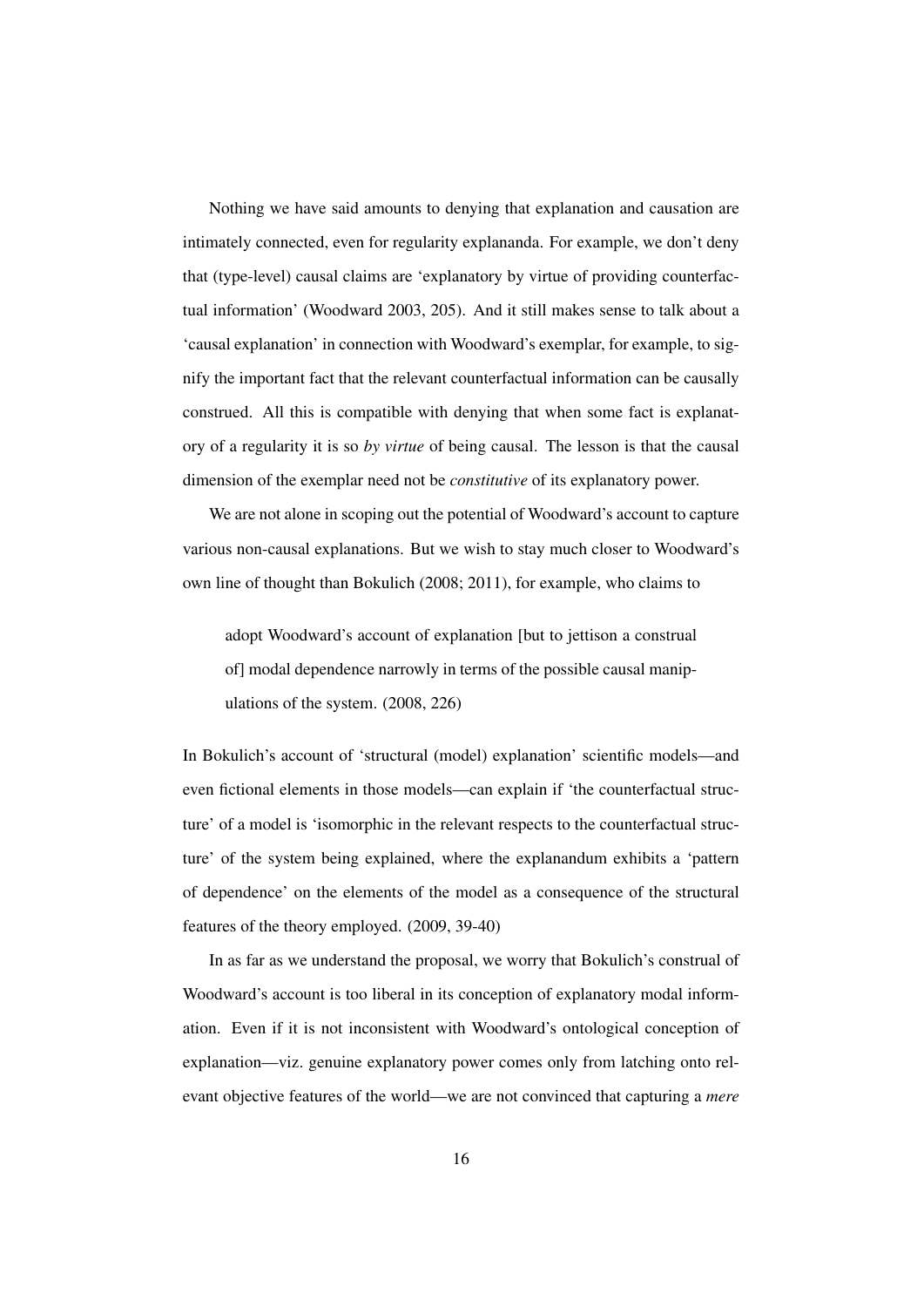*abstract structure* ('up to isomorphism') of counterfactual relations can be explanatory. Whilst we also happily jettison the causal aspect of Woodward's account (in connection with regularity explanations), we still hold onto the idea that explanatory power is a matter of providing information about 'first-order' modal relations (as opposed to mere structural features of such relations).

Finally, having identified a tension in Woodward's account and motivated a way of interpreting it, we want to be upfront about critical questions that remain. Why is explaining a singular state of affairs different from explaining a regularity in this way? What is the connection between a regularity explanation and an explanation of a corresponding singular state of affairs (if one exists)? There's more work to be done to resolve the tension.